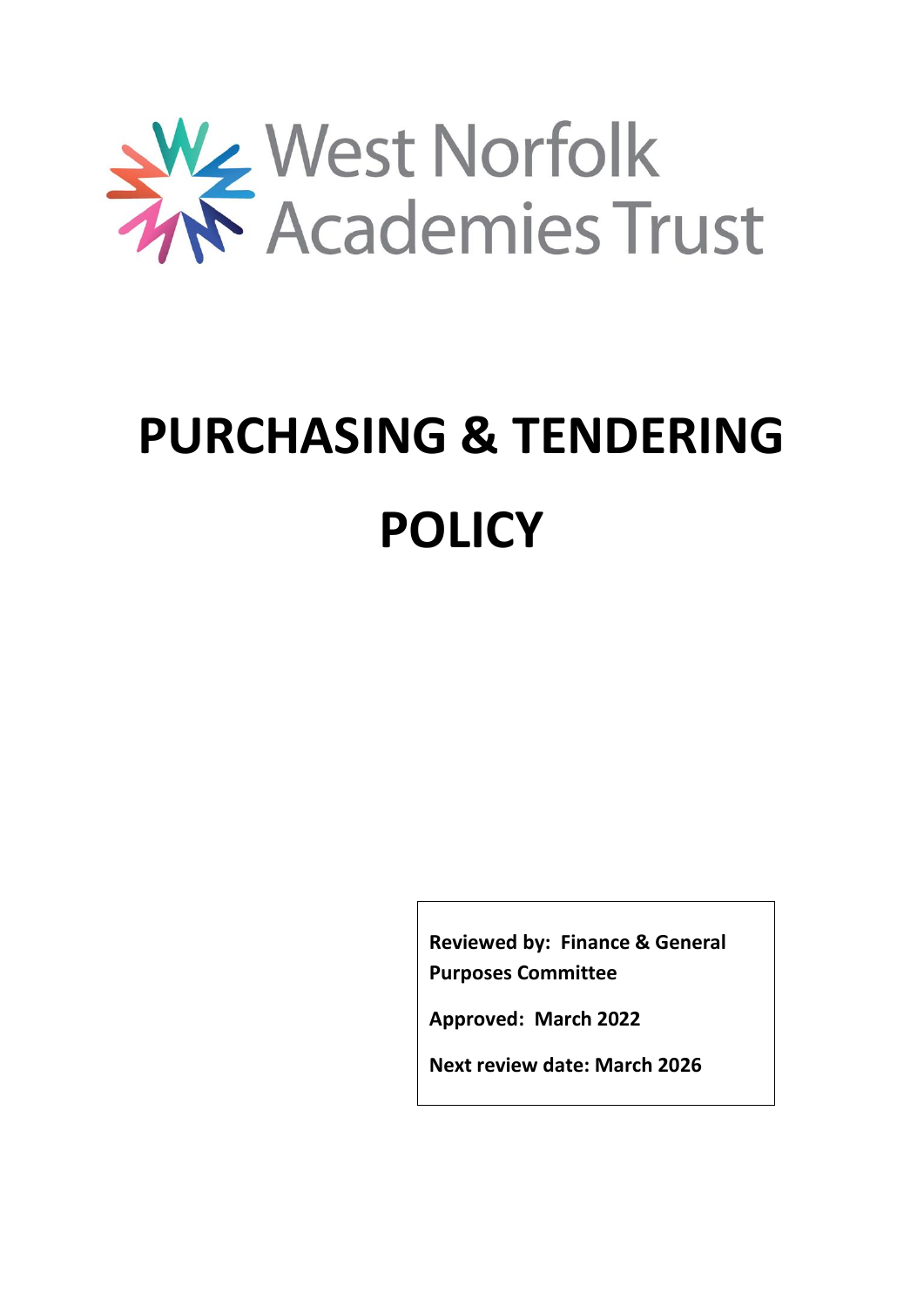## **Contents**

| Introduction                         | $\mathcal{P}$  |
|--------------------------------------|----------------|
| Key Responsibilities of Trustees     | $\mathcal{P}$  |
| <b>Role of Trustees</b>              | $\overline{2}$ |
| Orders up £5 000                     | 2              |
| Orders over £5 000 but up to £10 000 | 3              |
| Orders over £50 000                  | 3              |
| Forms of Tender                      | 3              |
| <b>Preparation for Tenders</b>       | 4              |
| <b>Invitation to Tender</b>          | 4              |
| Tenders - Aspects for Consideration  | 4              |
| Acceptance Procedure                 | 5              |
| <b>Opening Procedures</b>            | 5              |
| <b>Approval Procedures</b>           | 5              |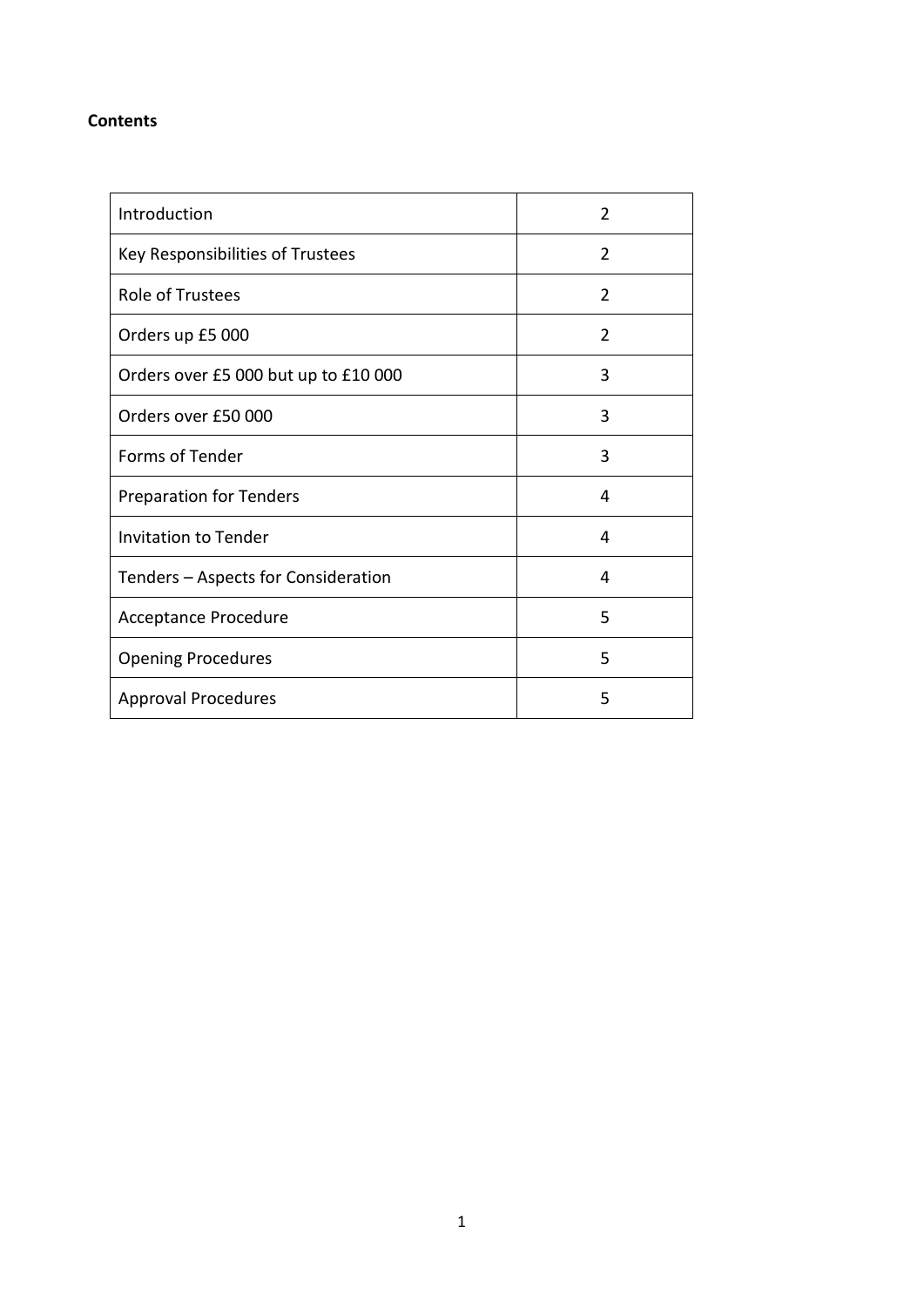# **Introduction**

West Norfolk Academies Trust aims to achieve the best value for money from all purchases. This means getting what we need in the correct quality, quantity and time at the best price possible. A large proportion of purchases will be paid for with public funds and we need to maintain the integrity of these funds by following the general principles of:

• **Probity**, it must be demonstrable that there is no corruption or private gain involved in the contractual relationships of West Norfolk Academies Trust;

• **Accountability**, West Norfolk Academies Trust is publicly accountable for its expenditure and the conduct of its affairs;

• **Fairness**, that all those dealt with by West Norfolk Academies Trust are dealt with on a fair and equitable basis.

#### **The key responsibilities of the Trustees Finance Committee are to:**

- Outline procedures for the submission, receipt, opening and recording of tenders and quotations
- Identify circumstances when financial or technical evaluation is necessary
- Discuss and establish procedures for obtaining quotations and tenders where the estimated value of a purchase exceeds a predetermined sum
- Discuss and agree a sum above which all quotations and tenders should be reviewed
- Ensure that the school obtains best value for money from any purchases by testing the market before the school is committed to any expenditure

#### . **Role of the Trustees**

- The Trustees as a whole is expected to approve procedures recommended by the Finance Committee.
- Approve tenders recommended by the Tendering Committee

#### **Orders up to £5000**

Routine purchases up to £5,000 can be ordered by budget holders. In the first instance a supplier should be chosen from the list of approved suppliers maintained in the list of suppliers.

A quote or price must always be obtained before any order is placed.

Best Practice dictates that two comparable quotes should be obtained for all purchases.

Orders up to a value of £5000 can be signed by the Budget Holder in line with the Schedule of Financial Delegation.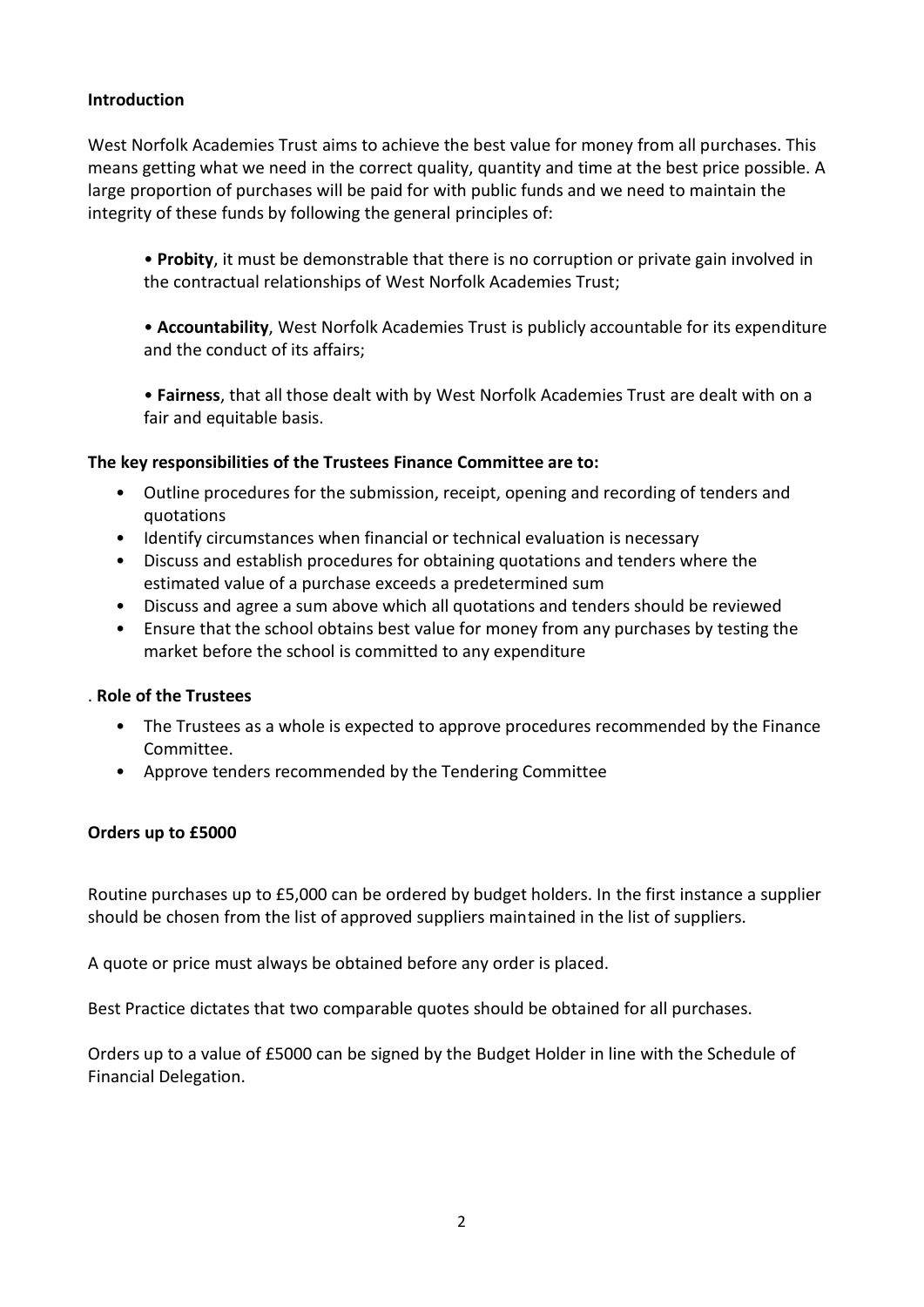# **Orders over £5,000 but less than £10,000**

A minimum of two written quotations should be obtained for all orders between £5,000 and £10,000 to identify the best source of the goods/services. NOTE: Three written quotations are preferable.

Written details of quotations obtained should be prepared and retained by the Finance Manager for audit purposes. Telephone quotes are acceptable if these are evidenced and faxed confirmation of quotes has been received before a purchase decision is made. This form and all orders between £5000 and £10000 must be countersigned by the Head Teacher.

## **Orders over £10,000 but less than £50,000**

A minimum of three written quotations must be obtained for all orders between £10,000 and £50,000 to identify the best source of the goods/services. Written details of quotations obtained should be prepared and retained by the Finance Manager for audit purposes.

A Best Value Check must be completed for all purchases between £10,000 and £50,000.

All goods/services ordered with a value between £10,000 and £50000 or for a series of contracts which in total value between £10,000 and £50000 must be approved by the CFO and be signed by the Headteacher or CEO.

#### **Orders over £50,000**

All orders over £50,000 must be subject to formal tendering procedures.

#### **Forms of Tenders**

There are three forms of tender procedure: open, restricted and negotiated and the circumstances in which each procedure should be used are described below.

**• Open Tender:** This is where all potential suppliers are invited to tender. The budget holder must discuss and agree with the Chief Finance Officer how best to advertise for suppliers e.g. general press, trade journals or to identify all potential suppliers and contact directly if practical. This is the preferred method of tendering, as it is most conducive to competition and the propriety of public funds.

**• Restricted Tender:** This is where suppliers are specifically invited to tender. Restricted tenders are appropriate where:

- there is a need to maintain a balance between the contract value and administrative costs,
- a large number of suppliers would come forward or because the nature of the goods are such that only specific suppliers can be expected to supply West Norfolk Academies Trust's requirements,
- the costs of publicity and advertising are likely to outweigh the potential benefits of open tendering.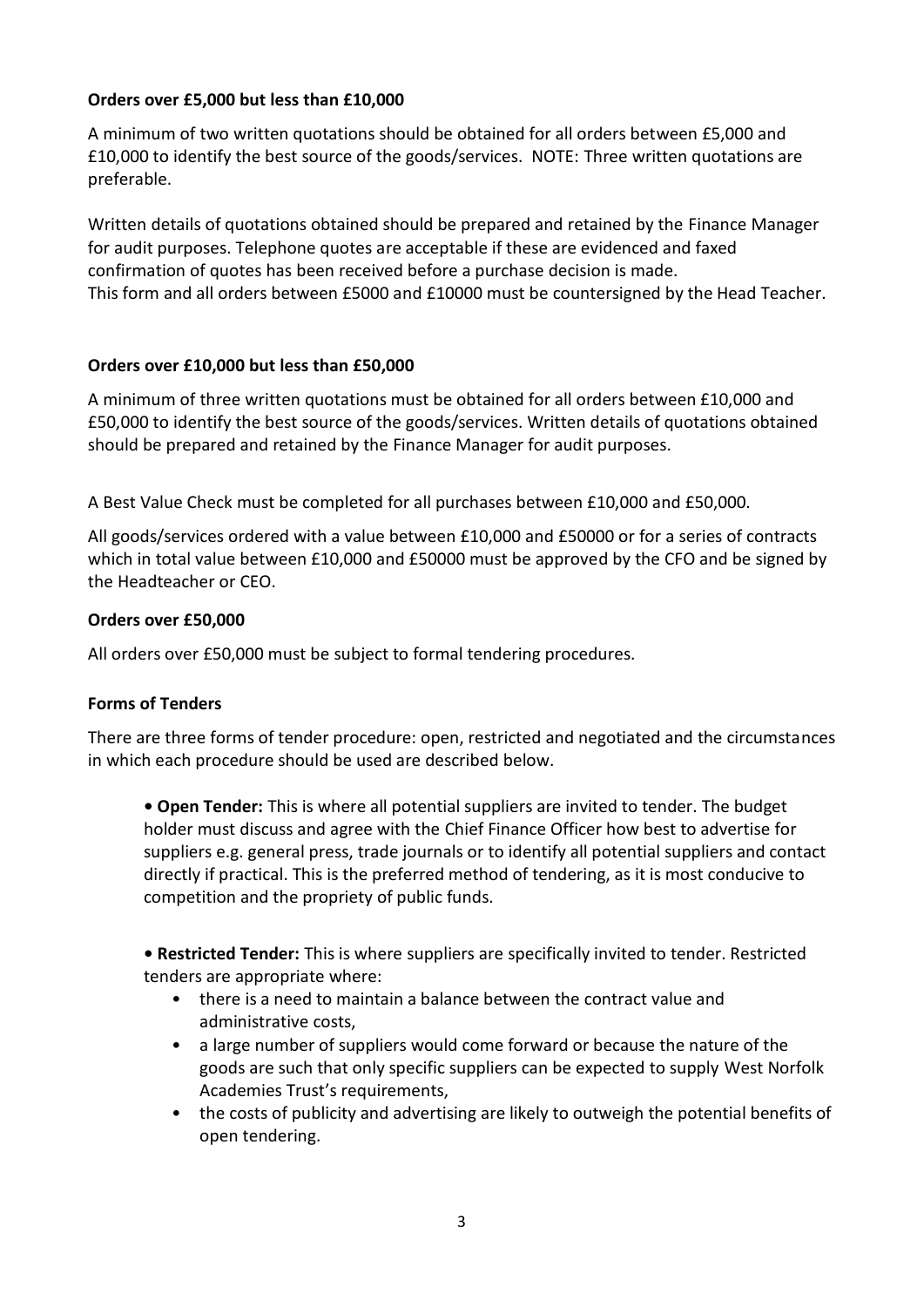**• Negotiated Tender:** The terms of the contract may be negotiated with one or more chosen suppliers. This is appropriate in specific circumstances:

- the above methods have resulted in either no or unacceptable tenders,
- only one or very few suppliers are available,
- extreme urgency exists,
- additional deliveries by the existing supplier are justified.

#### **Preparation for Tender**

Full consideration should be given to:

- objective of project
- overall requirements
- technical skills required
- after sales service requirements
- form of contract.

It may be useful after all requirements have been established to rank requirements (e.g. mandatory, desirable and additional) and award marks to suppliers on fulfilment of these requirements to help reach an overall decision.

#### **Invitation to Tender**

If a restricted tender is to be used then an invitation to tender must be issued. If an open tender is used an invitation to tender may be issued in response to an initial enquiry.

An invitation to tender should include the following:

- introduction/background to the project;
- scope and objectives of the project;
- technical requirements;
- implementation of the project;
- terms and conditions of tender and
- form of response.

#### **Tendering - aspects to Consider**

#### **Financial**

- Like should be compared with like and if a lower price means a reduced service or lower quality this must be borne in mind when reaching a decision.
- Care should be taken to ensure that the tender price is the total price and that there are no hidden or extra costs.
- Is there scope for negotiation?

#### **Technical/Suitability**

- 1. Qualifications of the contractor
- 2. Relevant experience of the contractor
- 3. Descriptions of technical and service facilities
- 4. Certificates of quality/conformity with standards
- 5. Quality control procedures